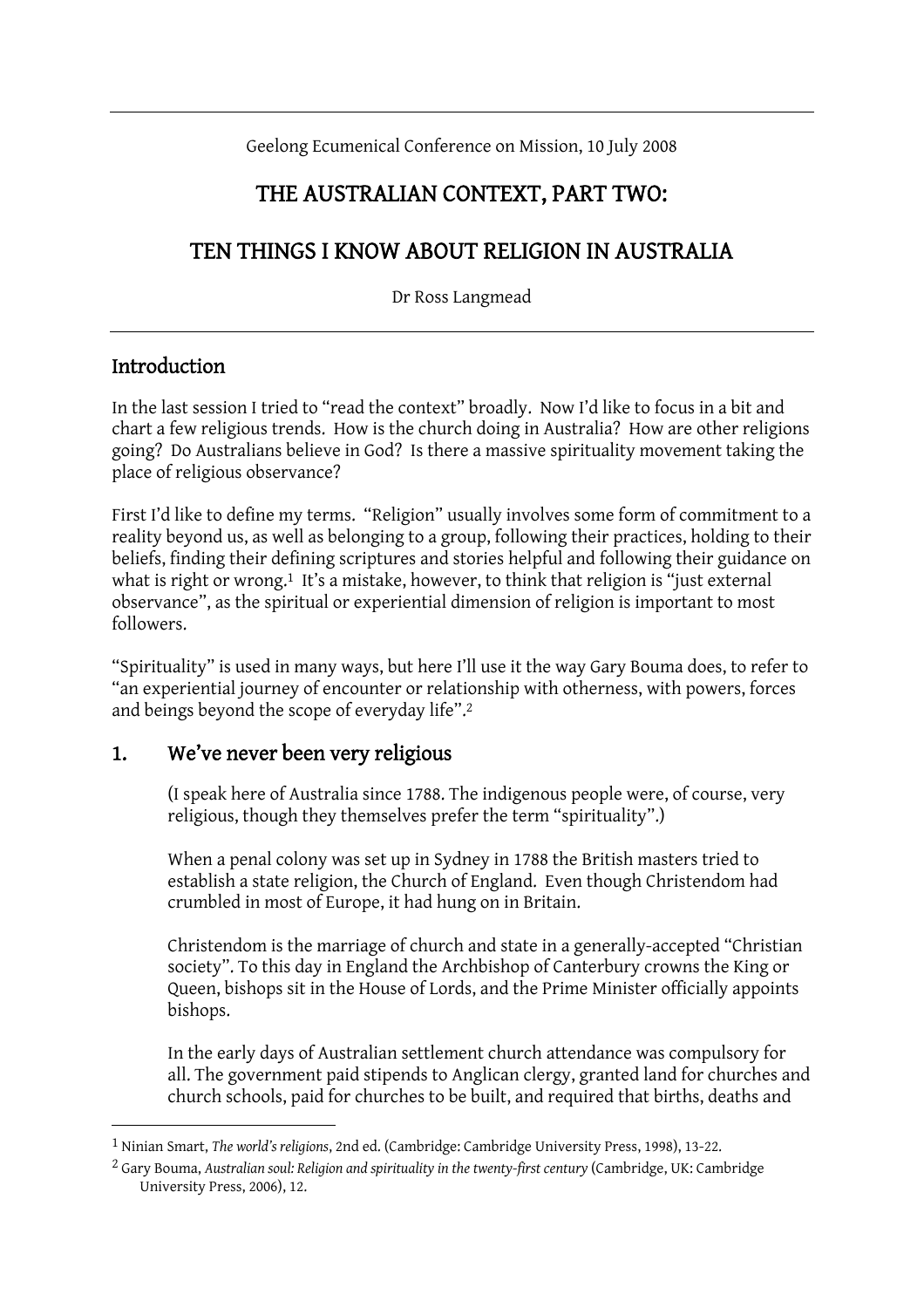marriages be registered through the Church of England. $^{\rm 3}$  It lasted until the 1830s, and after another seventy years of squabbling between the churches for government money, the Australian Constitution finally made clear in 1901 that there would be a separation of church and state.4

But we were never very religious. Within a few months after the arrival of the First Fleet, despite compulsory church attendance, as few as ten people — out of hundreds — attended the Sunday services led by the chaplain, Rev Richard Johnson.<sup>5</sup> Hostility towards Christianity was obvious in the 1820s as secularist newspaper editors openly ridiculed the clergy, seeing them as gloomy and negative.<sup>6</sup> From then on, the development of distinctively "Australian" culture, along with its gallery of Aussie heroes, has tended to ignore Christianity, except for a few practical Christian heroes such as John Flynn, who pioneered the Royal Flying Doctor Service.

One of the reasons for all this was that the main type of Protestant religion which arrived here in 1788 was a moralistic strand of evangelical Anglicanism. It was unsupported by the men of the Enlightenment who governed the colony. $\vec{\ }$  It was ignored by the military, who were notoriously irreligious. $^{\text{8}}$  It was opposed by the Catholic Irish convicts. And the church had long been alienated from the English working class, from which the rest of the convicts came. The church was seen as part of the oppression of the criminal classes.<sup>°</sup> It was a very bad start for God in post-1788 Australia!

God has remained European for most of the two hundred years since and has been confined mostly to churches. Despite the different climate, church buildings copied the European styles and clergy wore heavy, dark clerical garb. As Catholic historian Patrick O'Farrell has put it, this imported faith was seen as "somber, constricting [and] stifling in a land of colour, fun and freedom".<sup>10</sup>

<sup>3</sup> Ross Border, *Church and State in Australia, 1788–1872: A Constitutional Study of the Church of England in Australia* (London: SPCK, 1962), 16–18, 45, 47.

<sup>4</sup> Ross Langmead, 'Not quite established: The gospel and Australian culture', *The Gospel and Our Culture* 14.3&4 (Sep/Dec 2002), available at <http://jmm.aaa.net.au/articles/11771.htm>; Ross Langmead, 'Introduction: Reimagining God and mission in Australia', in *Reimagining God and mission: Perspectives from Australia*, ed. Ross Langmead (Adelaide: ATF Press, 2007), xii-xxiii.

<sup>5</sup> David Millikan, *The Sunburnt Soul: Christianity in Search of an Australian Identity* (Homebush West, NSW: Lancer, 1981), 69–70.

<sup>6</sup> Roger C Thompson, *Religion in Australia: A History* (Melbourne: Oxford University Press, 1994), 9.

<sup>7</sup> Michael Hogan, *The Sectarian Strand: Religion in Australian History* (Ringwood, Vic.: Penguin, 1987), 10–12.

<sup>8</sup> Iain H Murray, *Australian Christian Life from 1788: An Introduction and an Anthology* (Edinburgh: Banner of Truth Trust, 1988), 4.

<sup>9</sup> Ian Breward, *A History of the Australian Churches* (Sydney: Allen & Unwin, 1993), 13.

<sup>10</sup> Patrick O'Farrell, 'The Cultural Ambivalence of Australian Religion', in *Australian Cultural History, Vol 1: Culture and the State in Australia*, edited by S L Goldberg and F B Smith (Canberra: Australian Academy of the Humanities and the History of Ideas Unit, Research School of the Social Sciences, Australian National University, 1982), 4.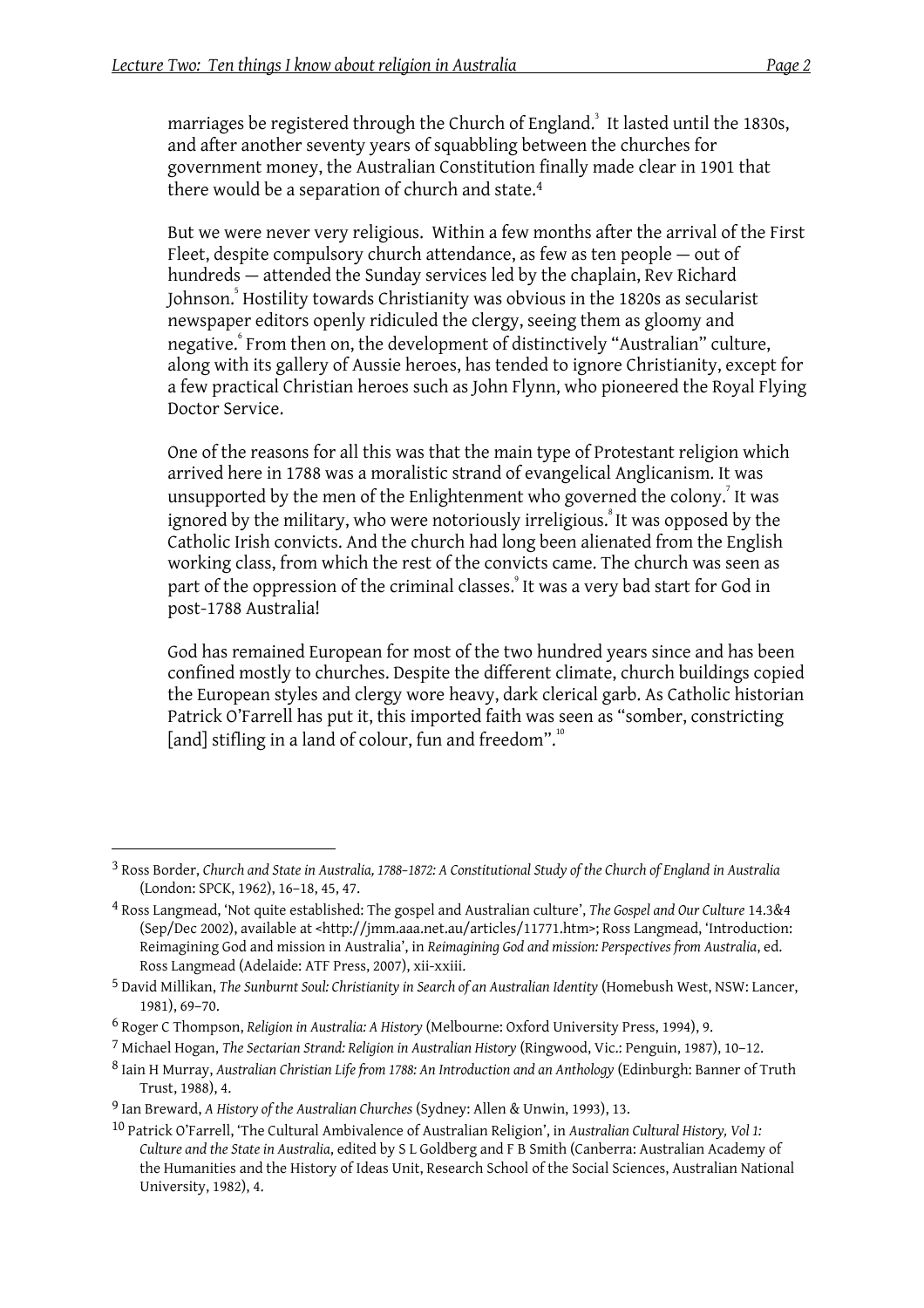#### 2. We're becoming even less religious now

Despite the lack of enthusiasm for Christian practice, in 1901 ninety-six per cent of Australians still identified as Christian. But that percentage has decreased steadily over the years. The percentage of Australians who identified as Christians in the 2006 Census dropped below 64%, fewer than two in three. And the rate of decline between 2001 and 2006 was the sharpest yet.<sup>11</sup>

The news is even more sobering for mainline denominations such as the Uniting Church, which lost 13% of those who identify as belonging to the Uniting Church between 1996 and 2006, and can expect further numerical decline as nearly a quarter (22%) of those who identify as Uniting Church are over 65.12

While actual church attendance is declining at a slower rate, only about 10% of Australians go to church on any Sunday<sup>13</sup> and about 20% say they go at least once a month, the lowest figures in about fifty years of counting.<sup>14</sup>

Some denominations, such as the Baptists, are just holding their own. Pentecostal churches are still growing, though nowhere near as fast as in the 1980s and 1990s. The modest 5% growth they showed from 1996 to 2006 can largely be accounted for by members having children who have become teenagers.15

Philip Hughes, in interpreting these trends, says that "denominational leaders should be concerned about the Census figures".16 The decline in identifying as Christian is expected to continue for some time, because many members are ageing and younger people are identifying less with Christianity. Also there are fewer now who attend just occasionally; they're more likely to no longer say that they're Christian.17

Some people try to say that this decline is good, because nominal Christians are dropping off and those who are left really mean business. I believe this to be too optimistic. For lots of reasons Christianity is not attractive to Australians today. As many commentators have said, this is a very challenging time in which to engage in mission. But as Charles Dickens said at the beginning of *A tale of two cities*: "It was the best of times; it was the worst of times".

I find myself full of hope, not because of how the churches are doing, but because tough times can lead to rethinking what we're on about and being open to the mysterious wind of the Spirit.

<sup>11</sup> Philip Hughes, 'What do the 2006 Census figures about religion mean?', *Pointers* 17.3 (September 2007), 1. 12 Hughes, 'The 2006 Census figures', 4.

<sup>13</sup> Peter Kaldor et al., *Build my church: Trends and possibilities for Australian churches* (Adelaide: Open Book, 1999), 15.

<sup>14</sup> Ruth Powell, 'Why people don't go to church ... and what the churches can do about it', *Pointers* 12.2 (June 2002), 8.

<sup>15</sup> Hughes, 'The 2006 Census figures', 6.

<sup>16</sup> Hughes, 'The 2006 Census figures', 6.

<sup>17</sup> Hughes, 'The 2006 Census figures', 3-4. A decline from 45% in 1983 to 28% in 2002.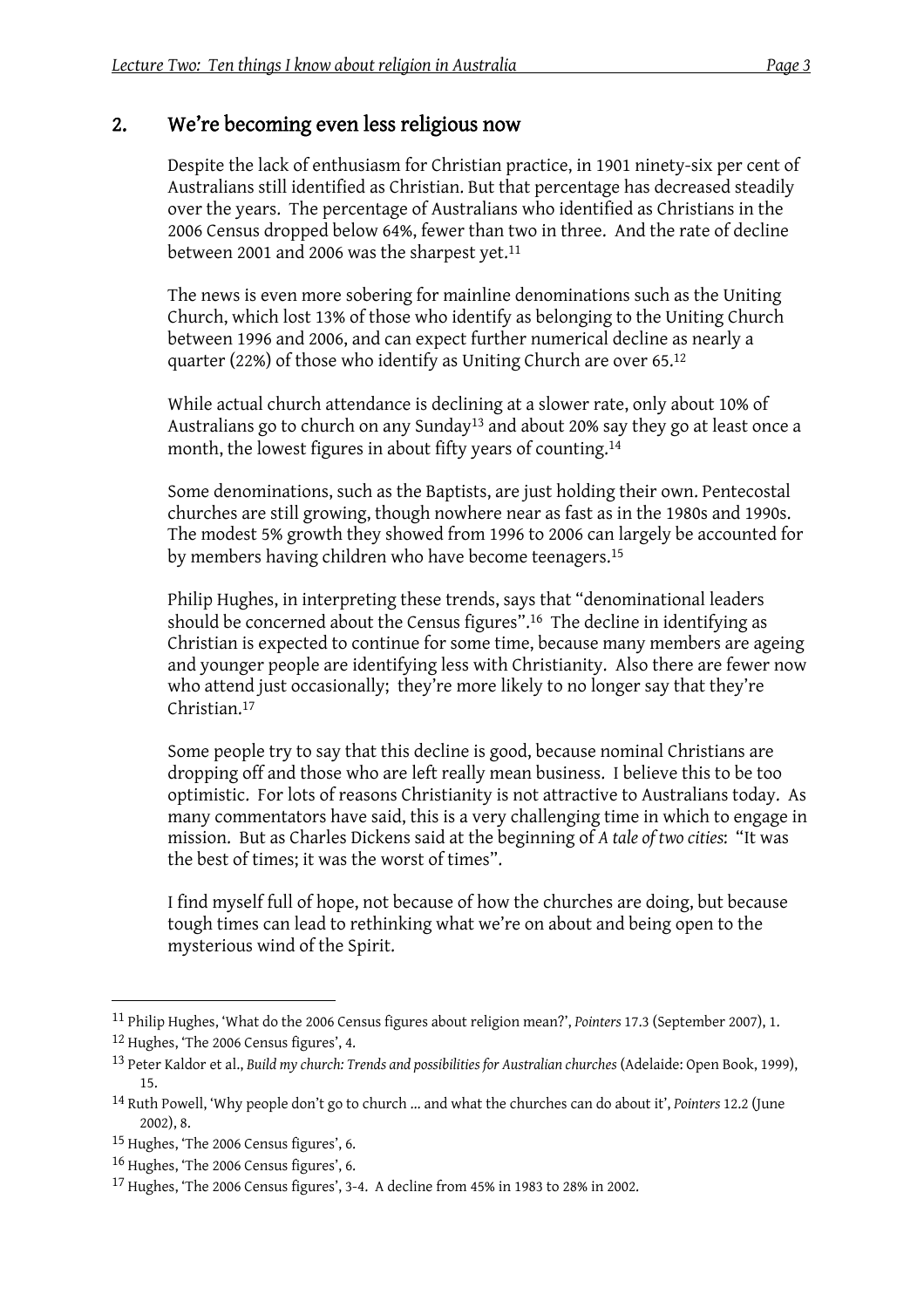### 3. Churches are learning to live on the margins

As part of Australia's turn from religion our society is becoming more secular. That is, the voice and perspective of the organised Christian church is less and less important in wider society. We are increasingly ignored in politics, economics, education, the law, the arts, the media (particularly television) and the intellectual life of the nation.

Sometimes religious issues surface. For example, there have been books about how John Howard's government was quite influenced by some Christian groups.18 But usually religious affairs are discussed only when we're fighting amongst ourselves, putting views which are highly unpopular or being disgraced. For example, this week we've had the Anglican communion virtually splitting over gay bishops, Cardinal George Pell under fire for allegedly covering up sexual abuse claims against a priest and ridicule of the New South Wales government for legislating to stifle any protest that may cause annoyance to the World Youth Day participants. Pretty bad press for one week!

Secularisation means that religion becomes just one among many choices. A recent Australian Community Survey showed that in Australia, "compared with most other factors, religion does not rate highly among Australians in their self description".<sup>19</sup> Other factors are more important, such as being Australian, being male or female, the job we hold, our income, our education and our country of origin.

All of these trends mean that we are becoming more like the first-century church, which lived on the edges of society in a highly pluralistic context. In the period of Christendom in Europe from the 4th to the 16th century, the church grew used being near the centre of things. This was symbolised architecturally by the church spire in the centre of every town and the cathedral on the hill in every city.

In a post-Christendom world, we're learning to live with many changes. Some are very hard; others remind us of the way Jesus lived and the way the early church thrived. To use a list from Stuart Murray in his book, *Post-Christendom*, we've moved from the centre to the margins, from the majority to the minority, from being at home in our culture to being aliens in it, from privilege to plurality, from control to witness, from maintenance to mission, and from institution to movement.<sup>20</sup>

### 4. We're becoming a multifaith society

 $\overline{a}$ 

At the same time as church numbers decline non-Christian religions are growing. Just under 6% of Australians said in the 2006 Census that they belong to a religion other than Christianity. Hinduism is growing the fastest, followed by Islam and Buddhism. We need to keep these figures in proportion, however. Most of the

<sup>18</sup> Marion Maddox, *God under Howard: The rise of the religious right in Australian politics* (Crows Nest, NSW: Allen & Unwin, 2005)

<sup>19</sup> Philip Hughes, 'Trends in Religious Identification: Details from 2001 Census', *Pointers* 12.3 (2002): 4.

<sup>20</sup> Stuart Murray, *Post-Christendom* (Carlisle, UK: Paternoster, 2004), 20.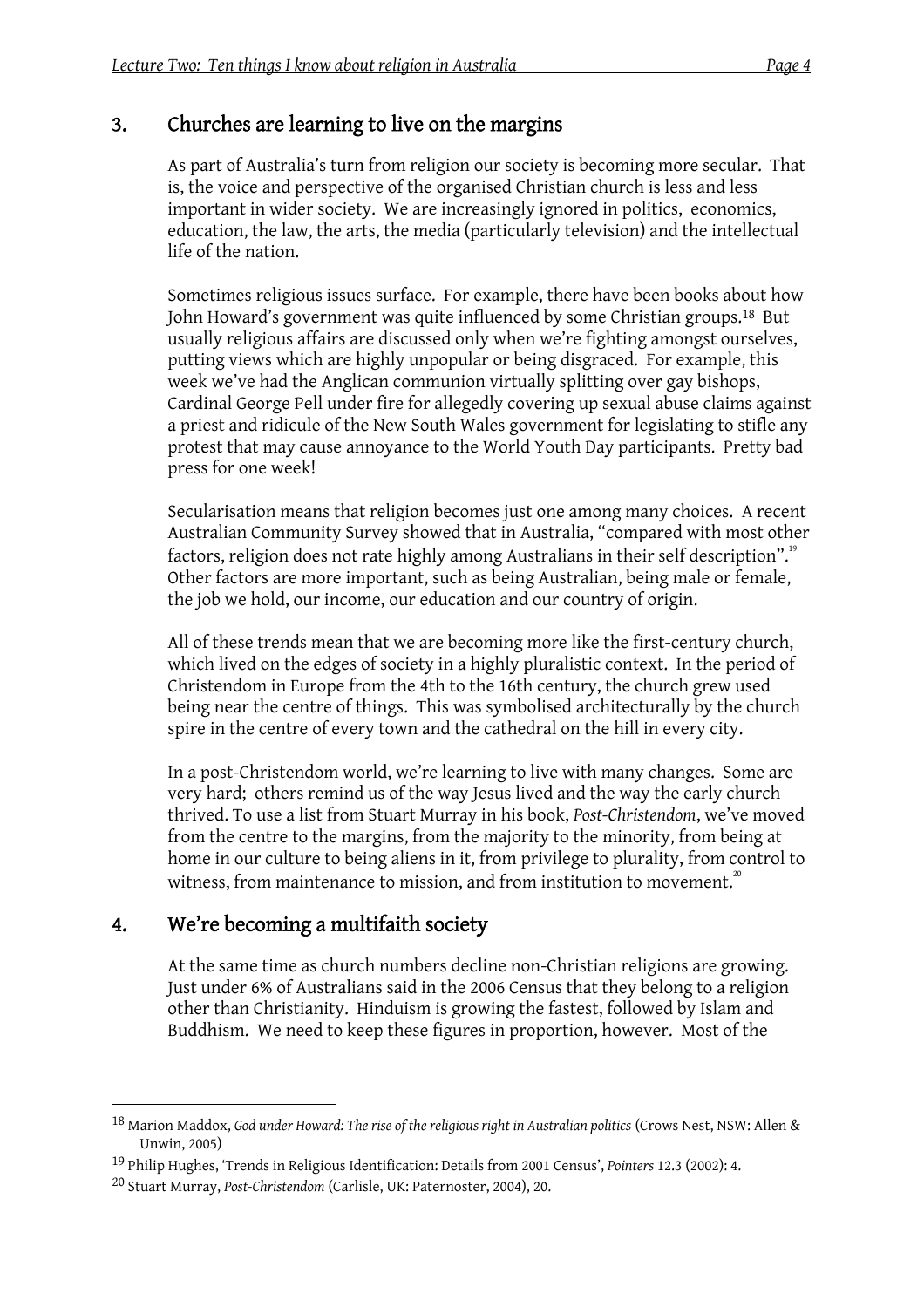increase is caused by immigration and the rest from migrants having families. Very few Australians convert to these religions.21

Still, we only have to walk in a shopping centre to see people wearing the hijab, the Muslim head covering for women. We see Sikh turbans on taxi drivers and, in Yarraville near where I live, Buddhist monks going shopping in their saffron robes.

We see mosques and temples on our skyline. I take students to a Hindu temple down near Frankston, and it's always striking to see a completely Indian temple rising out of the paddocks at the back of Carrum Downs.

It's my impression that in two or three municipalities, such as Dandenong and Preston, there are lively interfaith networks, well-supported by the local council, but that in most parts of most of Australia, those who follow different religions pretty well pass like ships in the night.

I'm not looking for a show of hands, but I wonder how many of us have visited the place of worship of another religion? How many of us have friends who are Buddhist, Jewish, Hindu or Muslim? How many churches have taken time to hold seminars where we learn what others think and practise?

The value of dialogue in a multifaith society can't be overestimated. Dialogue doesn't mean compromise or throwing away our own beliefs. It means respectful conversation, open to learning as well as sharing. It can mean working together on common projects. It can mean building community, healing divisions, enhancing mutual respect. It can be an opportunity for us to grow as people, as we encounter "the other", a person who is so different from us that we have to grow to even cope with that difference. It can be holy ground, on which God encounters us through the faith of another.

It was a shame that it took the events of "9/11" in 2001 to get Christians and Muslims meeting together in dialogue and understanding. The momentum has eased off again, and I suggest that the best time to start talking and listening is when there is no urgent need to do so.

### 5. Australians still want to believe: spirituality rather than religion

The secularisation of Australian society doesn't mean that we're a nation of atheists. Most of us believe in God or a higher power, even if we're a bit vague about what that means.

This is particularly true of younger people. A recent study of youth spirituality found that young people are still interested in the spiritual dimension. but they find church services boring. They seek an experiential faith. They like their experiences to be multi-sensory and stimulating. They pick and choose what works. They respect elders who have integrity but are not likely to join churches just because they're invited to.22

<sup>21</sup> Hughes, 'The 2006 Census figures', 1-2.

<sup>22</sup> Philip Hughes, 'Implications of the study of youth spirituality', *Pointers* 16.3 (September 2006), 7-9.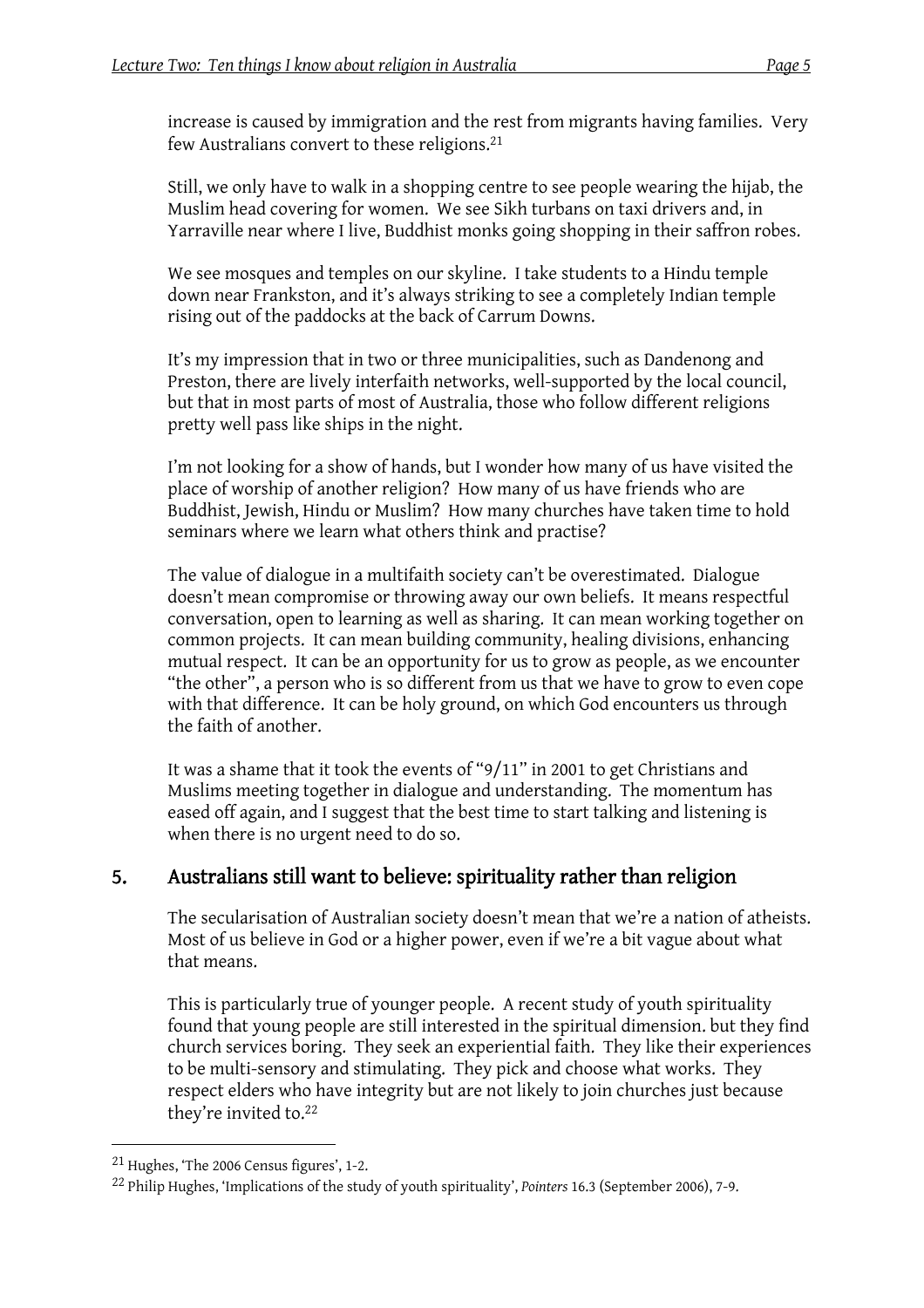David Tacey has argued that there is a quiet spirituality revolution going on in Australian society, as people realise that our society is running on empty and that we need to tap into the springs of the spiritual dimension.23 He says that religion hasn't responded very well to the yearnings for spirituality. This is particularly true of fundamentalist religion, which squashes the mysterious spirit. But he says that young people and the church need to listen to each other:

Western religion is correct in its conviction that evil is a reality and we need to be redeemed from it. Youth spirituality is also correct in its perception that the world is charged with the grandeur of God, and that we need to align ourselves more fully with the divinity that can be found within it. Both religion and youth spirituality are possessed of valuable truths, and each can learn something important from the other.24

It may be that young people need to express their spirituality in ways that don't suit the week-by-week local gathering of the church. Gary Bouma sees hope in the way young people gather for large gatherings from time to time. We see it in the megachurches or in events such as New Age festivals or an event such as the World Youth Day — for all their limitations these capture the imagination of young people and give them an intensity of experience that the local worship can't give.25

Philip Hughes has made the interesting observation recently that for all the talk about the spirituality revolution, it tends to be over-estimated. Fewer than 2.5% of people can be labelled "highly spiritual" (that is, doing something intentional about it) and at the same "not religious".26

Focusing more widely than on young people, I've found Tony Kelly's description of the typical Australian approach to the divine very helpful. He suggests that, for whatever reasons, we tend to resort to silence when it comes to spiritual questions. We are inarticulate. We are reticent and reserved. Some of this is due to repression, or being distracted by the sun and the beach. But some of it is in the best tradition of Christian mystics in the face of ineffable mystery. As St Ignatius of Antioch said, "Those who hear the word of God also hear his silence".27

There is a challenge here for us to relate the presence of God to the Australian desert, to the Australian man of few words but deep reflection, and to the Australian reluctance to put words too easily to things we can't understand.

<sup>23</sup> David Tacey, *The spirituality revolution: The emergence of contemporary spirituality* (Sydney: HarperCollins, 2003).

<sup>24</sup> Tacey, *The spirituality revolution*, 85.

<sup>25</sup> Bouma, *Australian soul*, 208-209.

<sup>26</sup> Philip J Hughes, 'Religious trends in Australia', in *Reimagining God and mission: Perspectives from Australia*, ed. Ross Langmead (Adelaide: ATF Press, 2007), 36.

<sup>27</sup> Tony Kelly, *A new imagining: Towards an Australian spirituality* (Melbourne: Collins Dove, 1990), 8-15.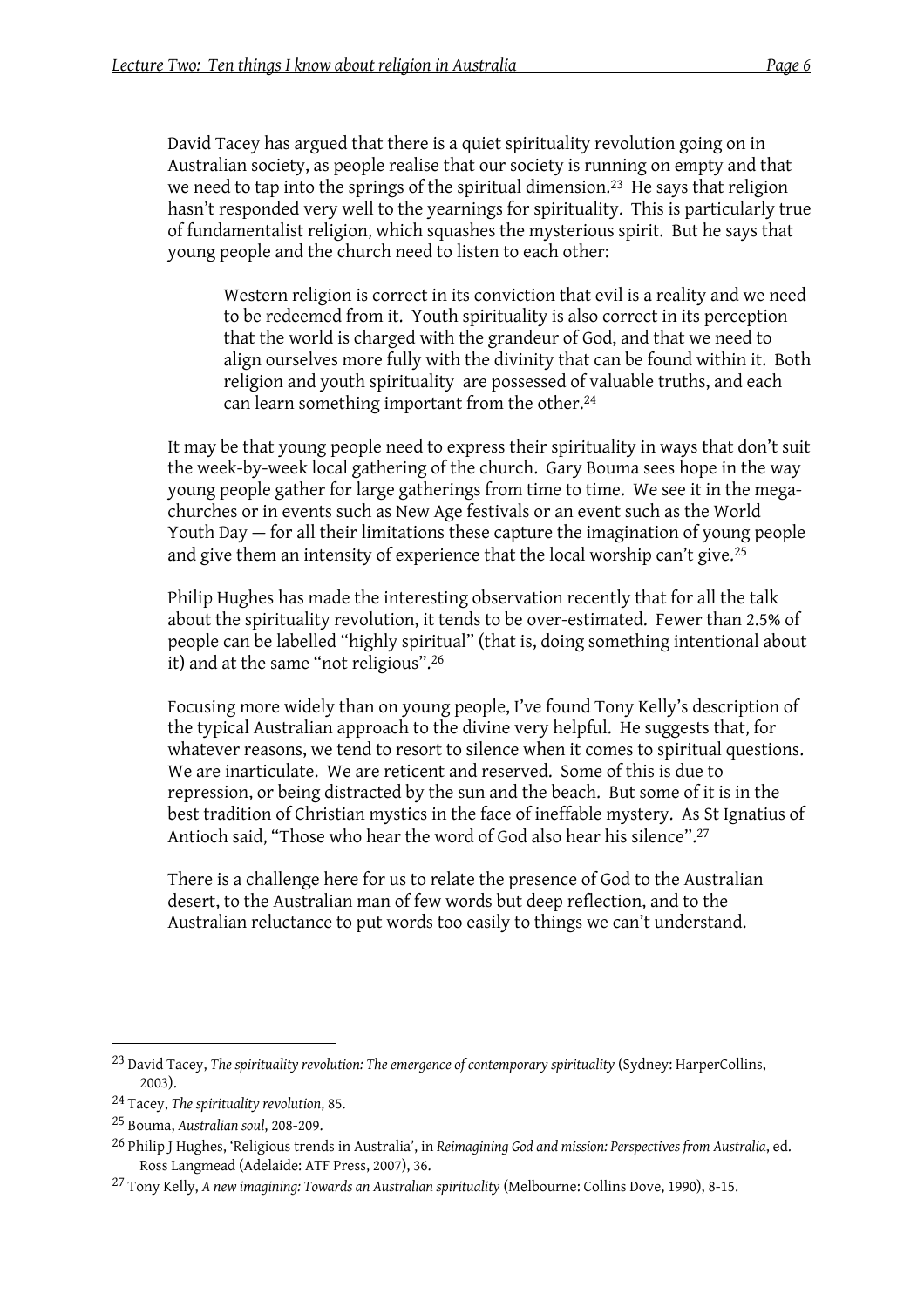### 6. Christian belief still inspires welfare and education

In all the changes occurring in our society and church it would be easy to forget two areas of society where the church is still making a clear and costly commitment, welfare and education.

The Uniting Church, for example, is the largest non-government provider of welfare in Australia. If we add its advocacy for justice, its commitment to global causes and the engagement of its individual members across the leadership of society, we have a massive contribution to the Australian community.

When the poor turn for help, they still turn to the church. Speaking only as an individual, I know that my family supports our next door neighbour through drug and alcohol and parenting issues. We support a mentally ill friend with friendship, paying him to mow our lawns, and providing meals when he's broke and hungry. We take refugees to hospital visits, clean up when disadvantaged families move house, and on it goes. I don't think we're unusual, as I know other people in our church who do the same as a matter of course.

This is not to say how good we are, but to note that the church has learned, by and large, how to serve. Challenges remain, however. If we engage in welfare without tackling the root causes of disadvantage we will continue to be overwhelmed by homelessness, drug abuse, abused children and family violence. So justice-seeking, often not popular with governments, is essential. The second thing, noted by Philip Hughes, is that there are fewer and fewer committed church people to do this work, and our capacity to continue it is decreasing.28

Church schools are another avenue where the church is active in shaping the leaders of the future. Their enrolments have increased in recent decades as parents have fled the state system, sometimes looking for higher educational standards, but often looking for moral guidance. The challenges facing church schools are many. Will they inoculate students against religion? How do you teach faith to young people who don't really want to be in chapel? Do schools with high standards and high fees actually send messages contrary to the gospel, as they become bastions of privilege, ambition and materialism instead of places where the values of Jesus are practised? But as in all of the trends I've been noting, both danger and opportunity are to be found.

### 7. Some churches are healthy while others die

The differences between churches in Australia is a wonder to behold. Attending Hillsong is like attending a rock concert. Attending some cathedrals is like walking back in time a good way, connecting with beautiful music and rhythms of worship tested over time and conducive to an experience of God. Some services can feel as dead as a dodo. Some migrant ethnic churches worship for hours on end, including long sermons, dancing and lots of singing, and of course eating.

<sup>28</sup> Hughes, 'The 2006 Census figures', 7.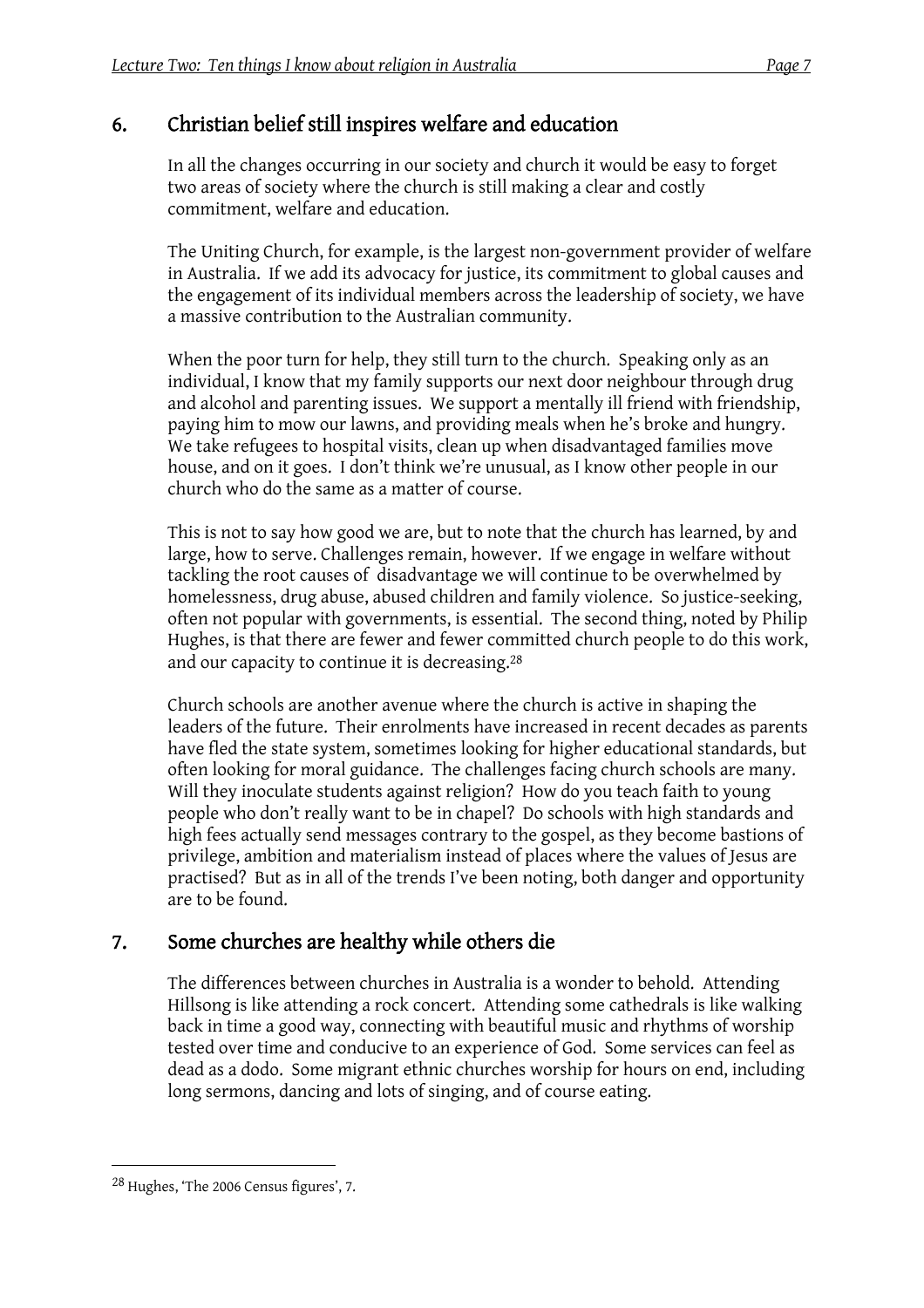Australians respond differently to these different options. Some will respond to the ancient rhythms and others want the contemporary songs. It is my opinion that fewer Australians are prepared to make the effort to understand rituals and language that belongs to another era, but there is certainly a market for what is called "ancient-future" church, where a contemporary version of ancient liturgies is used, with accessible language.

I don't want to focus on some churches growing and others getting smaller, because numerical growth is only one measure of a church. Also, there are many social factors operating in the exodus from the church, not just whether its worship is attractive. I'd like to ask what it is that makes some churches healthy and others toxic or just plain boring.

If we all knew what the answers were, we'd all be putting them into practice. I suspect that the clues lie in several areas.

- A sense of community is central, as John Fuellenbach points out in his book *Church: Community for the kingdom*. <sup>29</sup> A sense of connection to the wider community, through service or engagement is vital.
- Good leadership, a clear vision and opportunities for lay participation are obviously important.
- Philip Hughes suggests that evidence that Christian faith actually makes a difference to people's lives, particularly those who struggle, matters too.
- And I would want to add that a strong missional purpose, a gearing of the whole church towards engaging with the world outside, is also central.

If a community genuinely wrestles with life's questions, sustained by God's presence as experienced in worship and service together, then it will be a life-giving community.

### 8. There are new ways of being Christian and 'doing church'

One of the trends within the Christian church in Australia is that of the "emerging church", or, as it's called in the Church of England in the UK, "fresh expressions" of church. It began with younger, radical Australian evangelicals such as Michael Frost and Alan Hirsch, whose writings are currently widely read across the US.30 They started the Forge Missional Training Network, which gives twelve months of training in an internship punctuated by three intensive courses.31 Graduates go out and start new churches with a strong missional emphasis, experimenting with meeting in places where other Australians meet, pubs, cafes, skateboard rinks, community centres and schools. They emphasise incarnational mission, meaning moving in alongside ordinary people and engaging with their lives, as Jesus did,

<sup>29</sup> John Fuellenbach, *Church: Community for the Kingdom* (Maryknoll: Orbis, 2002).

<sup>30</sup> Michael Frost, *Exiles: Living missionally in a post-Christian culture* (Peabody, MA: Hendrickson, 2006); Michael Frost and Alan Hirsch, *The shaping of things to come: Innovation and mission for the 21st-century church* (Peabody, MA: Hendrickson, 2003); Alan Hirsch, *The forgotten ways: Reactivating the missional church* (Grand Rapids: Brazos, 2007)

<sup>31</sup> See www.forge.org.au.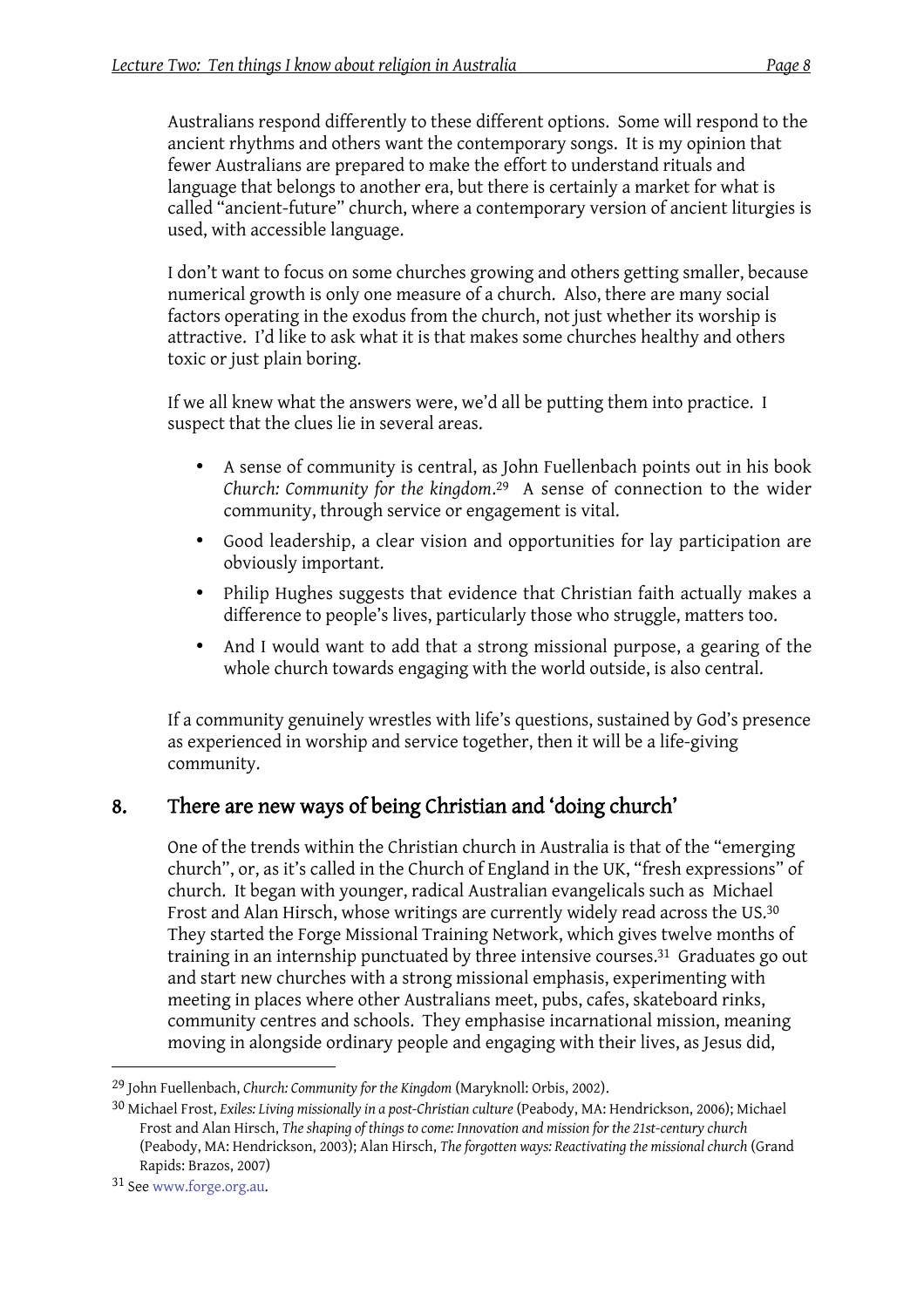rather than setting up a group that will extract new believers from their old networks and make isolated Christians from them.

In terms of ecclesiology, their doctrine of the church, these emerging churches are very "low church". They are often from a congregational tradition, where ordained leadership, geographical parishes and submission to wider accountability structures isn't very important to them. But interestingly, they've stayed connected with their denominations, such as the Baptists, the Churches of Christ and the Salvation Army, who have given active support.

And even more interestingly, the Church of England in the UK has recently approved a modification to the parish system to allow the springing up of fresh expressions of church alongside more traditional expressions, in order not to stifle this new energy, and in order to try to connect better with younger people and various sub-cultures.

It's early days yet, and I think that emerging churches are yet to show that they connect any better than more traditional churches. Sometimes the "cool" factor overwhelms the cost factor. Often the whole enterprise lacks so much structure that it's hardly visible (though that's me, a Baby Boomer, talking!).

But I have found myself encouraging these experiments wholeheartedly because I believe that in a rapidly changing society where many of the old ways are not working, we need to try new ways, a hundred new ways, in case any of them connect more naturally to those around us, as long as we don't throw out the gospel in the process, of course.

### 9. The gospel still addresses Australia's social issues

In his recent book, *Australian soul: Religion and spirituality in the twenty-first century*, Gary Bouma turns a sociologist's eye toward religion in Australia and argues that hope is a universal human need. The need for hope is why we search for meaning and purpose in life and reach for the spiritual. He says that in the twenty-first century, although many Australians are turning to an individualised, do-it-yourself spirituality rather than to organised religion the need is the same.<sup>32</sup>

While I basically share his perspective, I come to it from a more confessional perspective. That is, I am convinced that the Good News of Jesus Christ can still meet the needs of Australians and provide hope through God the creator, the risen Christ and the power of the Spirit at work in the world today. Whether these needs are for reconciliation, justice, peace, overcoming alienation within ourselves, finding hope for the future or providing sustenance for the human journey, I believe that the church still has a relevant message. It is unfashionable to say so, but I believe the gospel has universal relevance and truth. I admit that we don't grasp it in its entirety, so our understanding is partial and flawed. But I'm confident that if we explore what shape the gospel takes in Australian society and learn to listen and then to express the gospel in terms that are relevant to those around us, "scratching where it itches", it will still be heard.

<sup>32</sup> Bouma, *Australian soul*, 30.